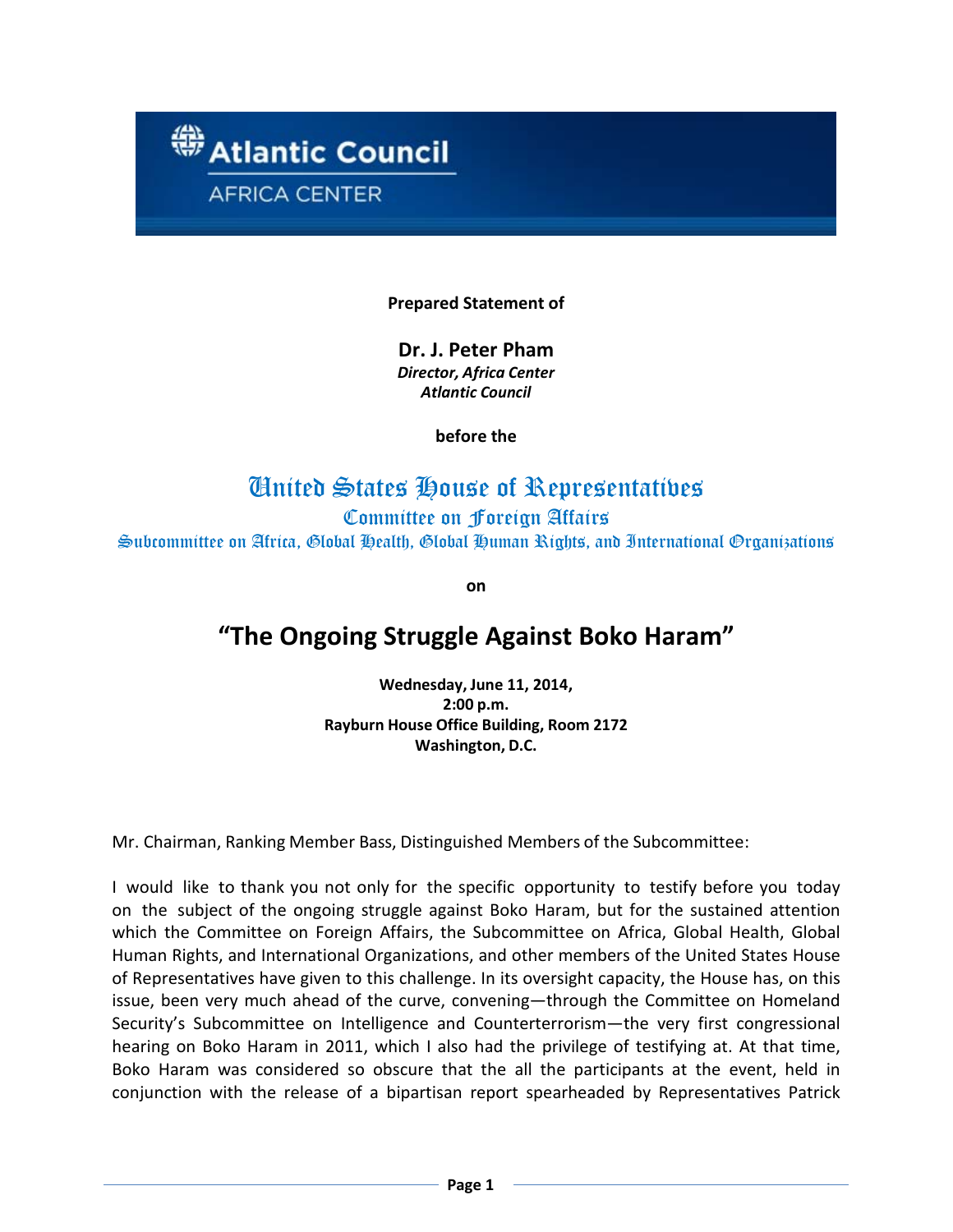Meehan and Jackie Speier on the threat posed by the militant group, could have convened in the proverbial broom closet. Sadly, our analysis proved prescient and, rather than fading away, Boko Haram today poses an even greater menace to Nigeria and its people, their neighbors, and, indeed, the international community as a whole.

# **The Evolving Threat of Boko Haram**

However, before addressing the current struggle against Boko Haram, I think it is incumbent upon us to recall the group's evolution.<sup>[1](#page-1-0)</sup> This context is especially important if we are to understand its likely trajectory and how best to formulate a response that will be relevant, realistic, sustainable, and, perhaps most importantly, strategic in the fullest sense of that term, rather than token, ineffectual, and, at worst, downright counterproductive to the achievement of overall objectives which I would like to believe are shared by everyone appearing before the Subcommittee today and, indeed, the millions of people worldwide who have joined through social media to condemn the outrages perpetrated by this extremist group, especially abduction of the nearly 300 schoolgirls from Chibok almost two months ago.

The emergence of the militant sect cannot be understood without reference to the social, religious, economic, and political milieu of northern Nigeria. While it is murky, some accounts link the group's origins back to the *Maitatsine*[2](#page-1-1) uprisings of the early 1980s which left thousands dead and cut a path of destruction across five northern Nigerian states. Certainly there are comparisons to be drawn between Boko Haram and the earlier movement in terms of ideology, objectives, and *modus operandi*.

Both Yan Tatsine and Boko Haram can be described as fanatical sects whose beliefs are not held by the majority of Nigerian Muslims. In their denunciation of Western civilization, both also came to reject the legitimacy of the secular Nigerian state, invariably described as *dagut* ("evil") and unworthy of allegiance and ended up waging war against it in an effort to replace it with a "purified" Islamic regime. In both cases, police were unable to quell the outbreak of violence and military forces had to be deployed. The passage of time between the two

<span id="page-1-0"></span> <sup>1</sup> See J. Peter Pham, *Boko Haram's Evolving Threat*, African Security Brief 20 (Washington: Africa Center for Strategic Studies, National Defense University, 2012).

<span id="page-1-1"></span> $2$  The Maitatsine movement took its name from a religious preacher, Muhammadu Marwa, who moved from his native Cameroon to northern Nigeria around 1945. His polemical sermons, ostensibly based on the Quran and aimed at both religious and political authorities, earned Marwa the sobriquet by which he was generally known, "Maitatsine" (in the Hausa *lingua franca* of northern Nigeria, "he who curses"), as well as the ire of the British colonial authorities who had him deported. Maitatsine eventually returned to Nigeria sometime after its independence and, by the early 1970s, had gathered a large and increasingly militant following, the "Yan Tatsine" ("followers of Maitatsine"), drawing heavily from youth, unemployed migrants, and others who felt that the official Islamic hierarchy was unresponsive to their needs. Maitatsine proclaimed himself a prophet and became increasingly anti-government in his pronouncements. He was killed by security forces during a December 1980 insurrection in Kano, but his followers rose up again in 1982, 1984, and 1985. See Elizabeth Isichei, "The Maitatsine Risings in Nigeria 1980-1985: A Revolted of the Disinherited," *Journal of Religion in Africa* 17, no. 5 (October 1987): 194-208.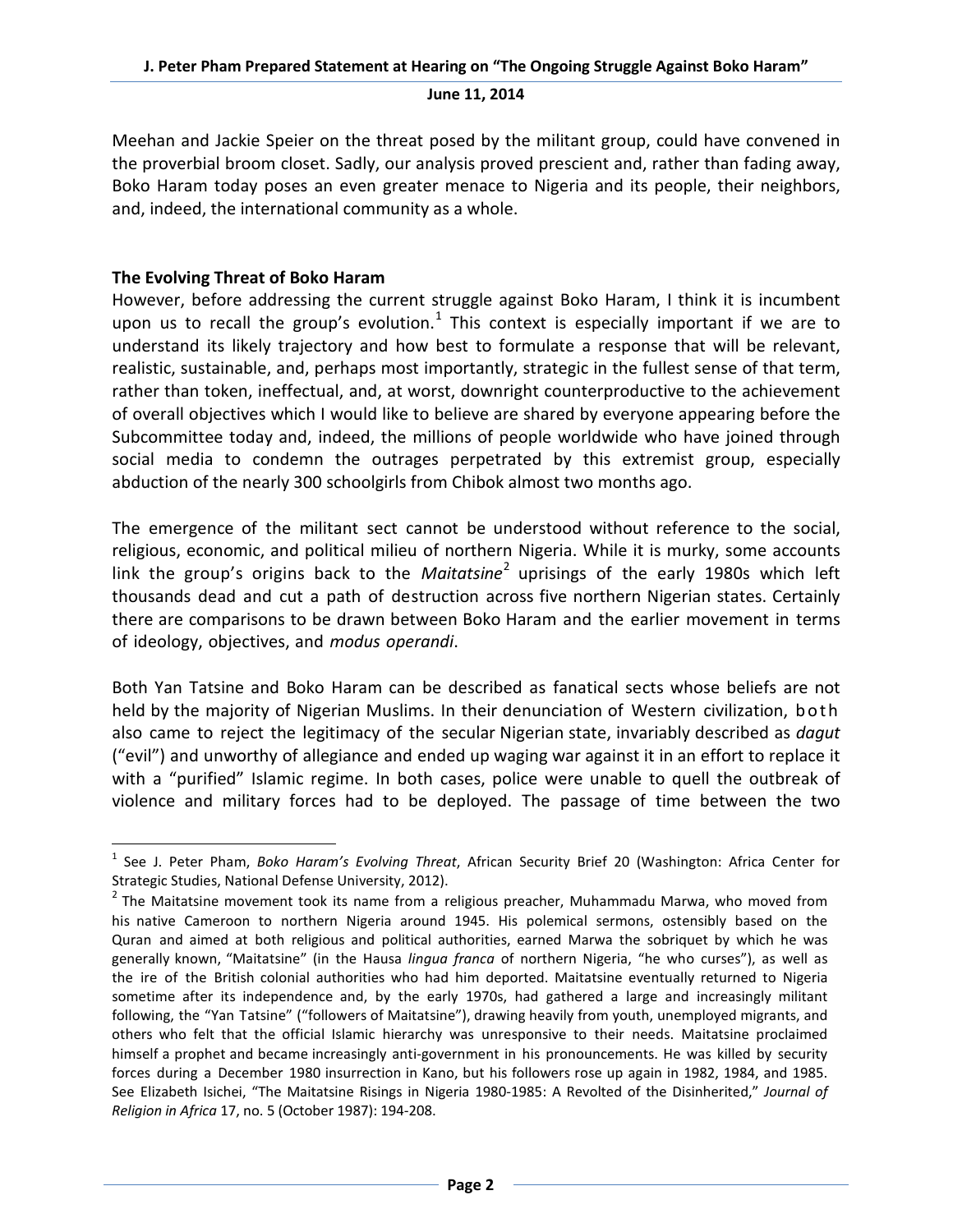movements has been marked by persistent corruption and relatively few improvements in the socioeconomic conditions of northern Nigeria, leaving many communities in the North with the perception that they are falling further behind their counterparts in the (mostly Christian) South.<sup>[3](#page-2-0)</sup> This has given Boko Haram's message calling for a radical transformation of Nigerian society a wide resonance across the region, even if the tactics the group has adopted are repugnant to the overwhelming majority of Nigerians irrespective of their ethnic identification or religious affiliation.

According to most accounts, the name *Boko Haram* is itself derived from the combination of the Hausa word for "book" (as in "book learning"), *boko*, and the Arabic term *haram*, which designates those things which are ungodly or sinful.<sup>[4](#page-2-1)</sup> Thus "Boko Haram" is not only the group's common name,<sup>[5](#page-2-2)</sup> but also its slogan to the effect that "Western education (and such product that arises from it) is sacrilege."<sup>[6](#page-2-3)</sup> The group's founder, Mohammed Yusuf, once described the cosmological view that resulted from such an ideology in a 2009 interview with the BBC: "Western-style education is mixed with issues that run contrary to our beliefs in Islam. Like rain. We believe it is a creation of God rather than an evaporation caused by the sun that condenses and becomes rain. Like saying the world is a sphere. If it runs contrary to the teachings of Allah, we reject it. We also reject the theory of Darwinism."  $7$ 

Notwithstanding these rather eccentric beliefs, the group proved a useful instrument for the ambitions of certain politicians in northeastern Nigeria, including Ali Modu Sheriff, who availed himself of the support of the group's leaders and their organization in his successful 2003 bid for the governorship of Borno State and subsequently appointed a prominent Boko Haram member, Alhaji Buji Foi, to his cabinet as state commissioner of religious affairs during his first term, thus giving the sect access to not inconsiderable public resources. During this period, Mohammed Yusuf was even able to establish a mosque—tellingly named for the thirteenthcentury forefather of contemporary Salafism Ibn Taymiyyah—and school in Maiduguri, the capital of Borno State.

As the group's relations with state and local authorities soured after 2007, what little regard it had for Nigeria's traditional Muslim hierarchy also declined. The introduction of Islamic law (*shari'a*) in the twelve northern Nigerian states since 1999 was deemed insufficient by

<span id="page-2-1"></span><span id="page-2-0"></span><sup>&</sup>lt;sup>3</sup> See John Campbell, *Nigeria: Dancing on the Brink* (Lanham, MD: Rowman & Littlefield, 2011).<br><sup>4</sup> This interpretation is disputed in a learned paper by Paul Newman, emeritus professor at Indiana University, who posits that a more nuanced understanding would translate the word *boko* as "inauthenticity or fraud," a term which was only later applied pejoratively to British colonial policy of imposing secular schools on northern Nigeria in the early twentieth century. See Paul Newman, "The Etymology of Hausa *Boko*" (unpublished paper, Mega-Chad Research Network, School of Oriental and African Studies, 2013).<br><sup>5</sup> The group's formal name is *Jama'atu Ahlis Sunna Lidda'awati Wal-Jihad* ("Congregation of the People of the

<span id="page-2-2"></span>Tradition [of the Prophet] for Proselytism and Jihad"); see Freedom C. Onuoha, "The Islamist Challenge: Nigeria's Boko Haram Crisis Explained," *African Security Review* 19, no. 1 (2010): 54-67.<br><sup>6</sup> Abimbola Adesoji, "The Boko Haram Uprising and Islamic Revivalism in Nigeria," *African Spectrum* 45, no. 2

<span id="page-2-3"></span><sup>(2010): 100.</sup>

<span id="page-2-4"></span> $<sup>7</sup>$  Joe Boyle, "Nigeria's 'Taliban' Enigma," BBC, July 31, 2009.</sup>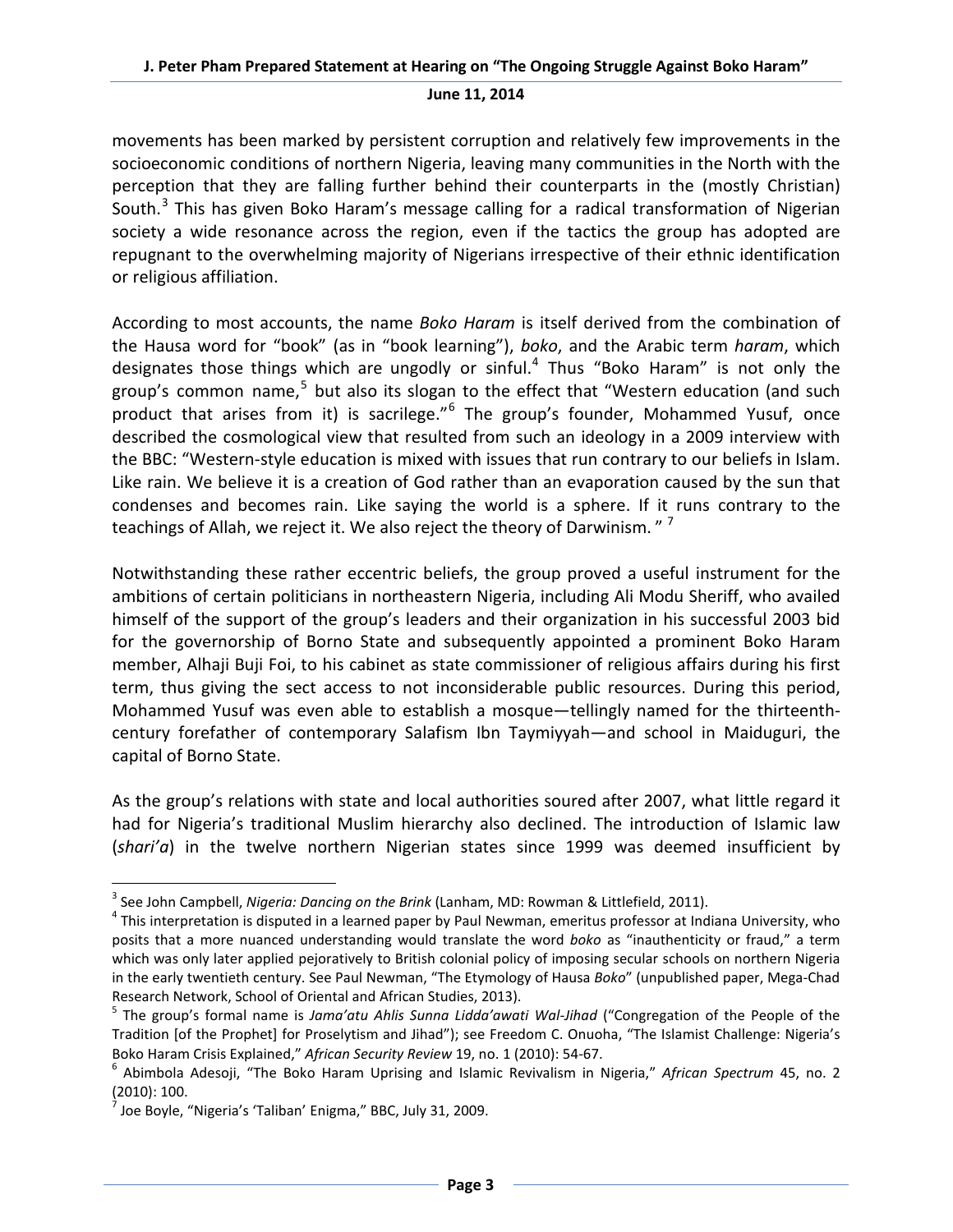Mohammed Yusuf and his followers, who argued that the country's ruling class as a whole was marred by corruption and even Muslim northern leaders were irredeemably tainted by "Western-style" ambitions. They envisaged a "pure" *shari'a* state would ostensibly be both more transparent and just than the existing order.

Nevertheless, an uneasy truce—punctured by occasional skirmishes with police and other local authorities with which Boko Haram was increasingly at odds—prevailed until June 2009, when an altercation during a funeral procession quickly escalated into a full-fledge riot during which security forces opened fire and more than a dozen people were injured. A month later, a police raid on a Boko Haram safe house in neighboring Bauchi State led to reprisal attacks on police and five days of subsequent rioting which spread across Bauchi, Kano, Yobe, and Borno. In response, security forces besieged and stormed the group's mosque compound in Maiduguri. The violence finally petered out after Mohammed Yusuf was captured, beaten, interrogated, and finally shot—supposedly while attempting to escape—but not before more than 700 people were killed and numerous public buildings, including government offices, police stations, schools, and churches were destroyed. With most of its leaders as well as several prominent backers, including Buji Foi, the former Borno State religious affairs commissioners, dead, the group receded from public attention and a number of analysts even argued that it was hopelessly fractured, if not altogether finished.

Far from being dead, however, the group underwent a dramatic transformation, emerging in what might be described as its "version 2.0," "version 1.0" being the period up to the death of Muhammad Yusuf and Boko Haram's ostensible suppression. In retrospect, the first sign of this was a June 2010 Al Jazeera interview with Abu Musab Abdel Wadoud, a.k.a. Abdelmalek Droukdel, the emir of al-Qaeda in the Islamic Maghreb (AQIM). The head of al Qaeda's North African franchise stated that his group would provide Boko Haram with weapons, training, and other support in order to expand its own reach into Sub-Saharan Africa in order not only to gain "strategic depth," but also to "defend Muslims in Nigeria and stop the advance of a minority of Crusaders."<sup>[8](#page-3-0)</sup> At the time, this claim was widely dismissed, both because Droukdel was known for outsized ambitions and because he was having difficulties with the more dynamic southern commanders within AQIM. $^9$  $^9$ 

Shortly afterward, Mohammed Yusuf's former deputy, Abubakar bin Muhammad Shekau, who was thought to have been killed during the 2009 uprising, surfaced in a video that might be described as "classic al Qaeda." Wearing a headdress and framed by an AK-47 and a stack of religious books, Shekau proclaimed himself the new head of Boko Haram and promised vengeance: "Do not think jihad is over. Rather jihad has just begun."<sup>[10](#page-3-2)</sup> Significantly, he threatened attacks not only against the Nigerian state, but also against "outposts of Western

<span id="page-3-0"></span> <sup>8</sup> "Al Qaida Makes Move on Troubled Nigeria," UPI, June 17, 2010.

<span id="page-3-1"></span><sup>&</sup>lt;sup>9</sup> J. Peter Pham, "Foreign Influences and Shifting Horizons: The Ongoing Evolution of al Qaeda in the Islamic Maghreb," *Orbis* 55, no. 2 (Spring 2011). See also J. Peter Pham, "The Dangerous 'Pragmatism' of Al-Qaeda in the<br>Islamic Maghreb," Journal of the Middle East and Africa 2, no. 1 (January-June 2011).

<span id="page-3-2"></span><sup>&</sup>lt;sup>10</sup> Nick Tattersall and William Maclean, "Nigerian Sect Leader Praises al Qaeda, Warns U.S.," Reuters, July 13, 2010.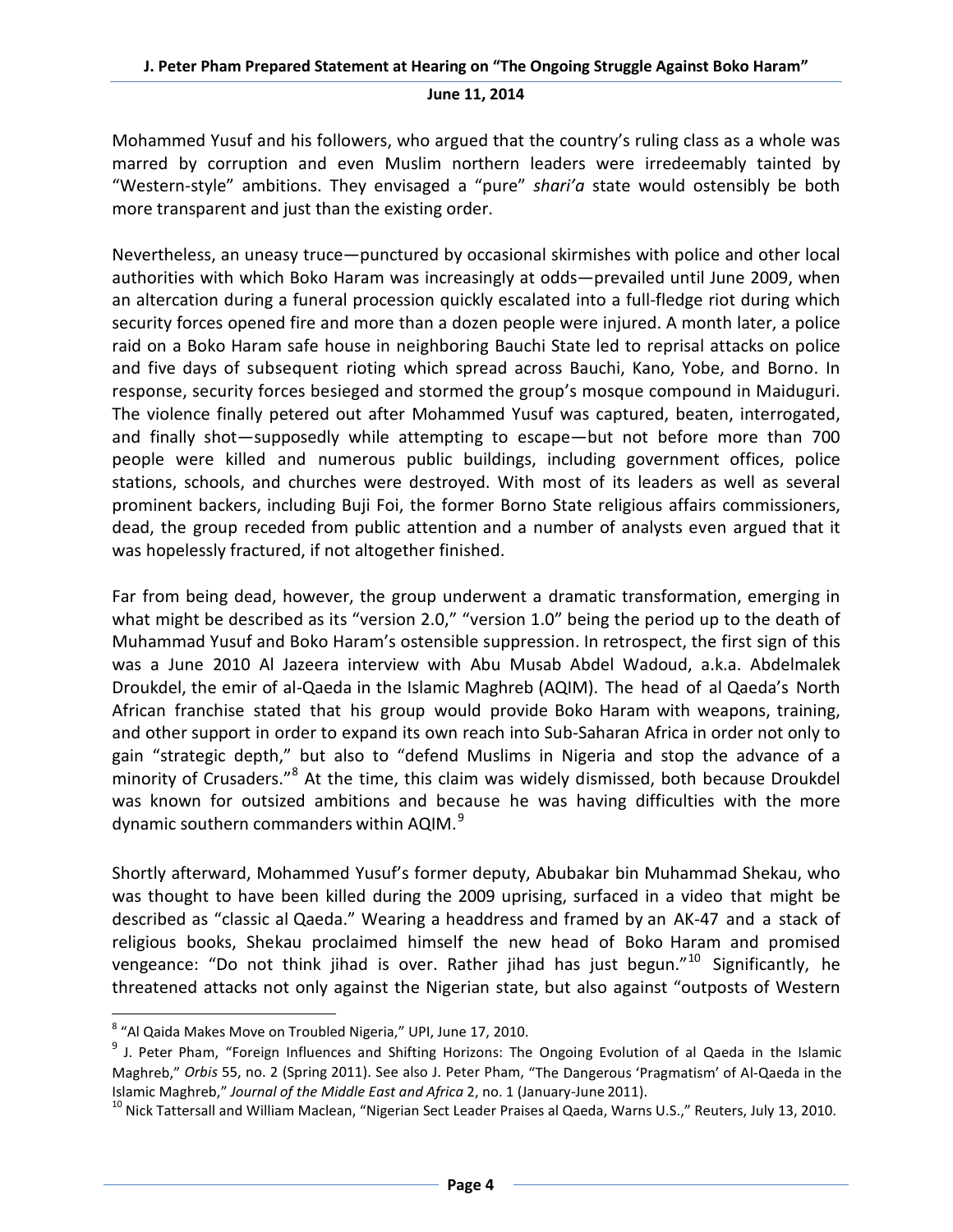culture." In a published manifesto, Shekau linked the jihad being fought by Boko Haram with the jihadist efforts globally, especially that of "the soldiers of Allah in the Islamic State of Iraq."

Two months later, in September 2010, Boko Haram fighters dramatically broke into a federal prison in Bauchi State and freed more than one hundred of their fellow members who had been awaiting trial since the previous year's uprising. In the process of the assault, involving bombs and automatic weapons, the militants also let out more than 750 other prisoners and scattered leaflets warning of further violence.

The latter was not long delayed. On Christmas Eve 2010, the group set off a string of seven improvised explosive devices (IEDs) in Jos, Plateau State. The bombings, which targeted the town's Christian communities, left 80 dead and scores of others wounded. The group subsequently carried out a number of other attacks—mainly small IEDs thrown from moving vehicles or planted near targets in Maiduguri and Bauchi—aimed primarily at candidates in the 2011 elections it had denounced.

The elections, considered by Islamist hardliners to be a forbidden "innovation" (*bid'ah*) imposed by the West, were already contentious in that a significant number of Muslims, especially in the Northeast, deeply resented the candidacy of President Goodluck Jonathan, a southern Christian who had succeeded President Umaru Musa Yar'Adua, a northern Muslim, after the latter's unexpected death in 2010. The decision by Jonathan to seek a full term in his own right upset the informal compact within the ruling People's Democratic Party whereby the presidency alternated every eight years between Christians, who dominate the southern part of the country, and Muslims who dominate the North.

Meanwhile, Boko Haram continued to target Muslim figures who opposed it, the mounting toll of victims including the brother of the Shehu of Borno, the traditional ruler of the Kanuri people of northeastern Nigeria, southeastern Niger, western Chad, and northern Cameroon; Ibrahim Ahmad Abdullahi Bolori, a prominent Maiduguri cleric who had criticized Boko Haram; and Ibrahim Birkuti, a cleric in southern Borno State who was also well-known for his criticisms of the sect.

On June 16, 2011, Boko Haram demonstrated a very significant and ominous tactical and operational upgrade in its capabilities when it launched a suicide attack using a vehicle-borne improvised explosive device (VBIED). Believed to be the first suicide attack in Nigeria ever, the operation targeted the Inspector-General of the Nigerian Police Force (NPF), whose convoy the terrorist followed into the NPF headquarters compound in the federal capital of Abuja. Security was able to detain the suspect vehicle, but the explosion nevertheless killed two bystanders and was large enough to destroy several dozen police vehicles parked nearby. In fact, the incident showed that far from being a spent force, Boko Haram had adopted one of the deadliest instruments in the jihadist arsenal. Moreover, it also demonstrated that the militant group was capable of carrying out attacks far from its usual areas of operation.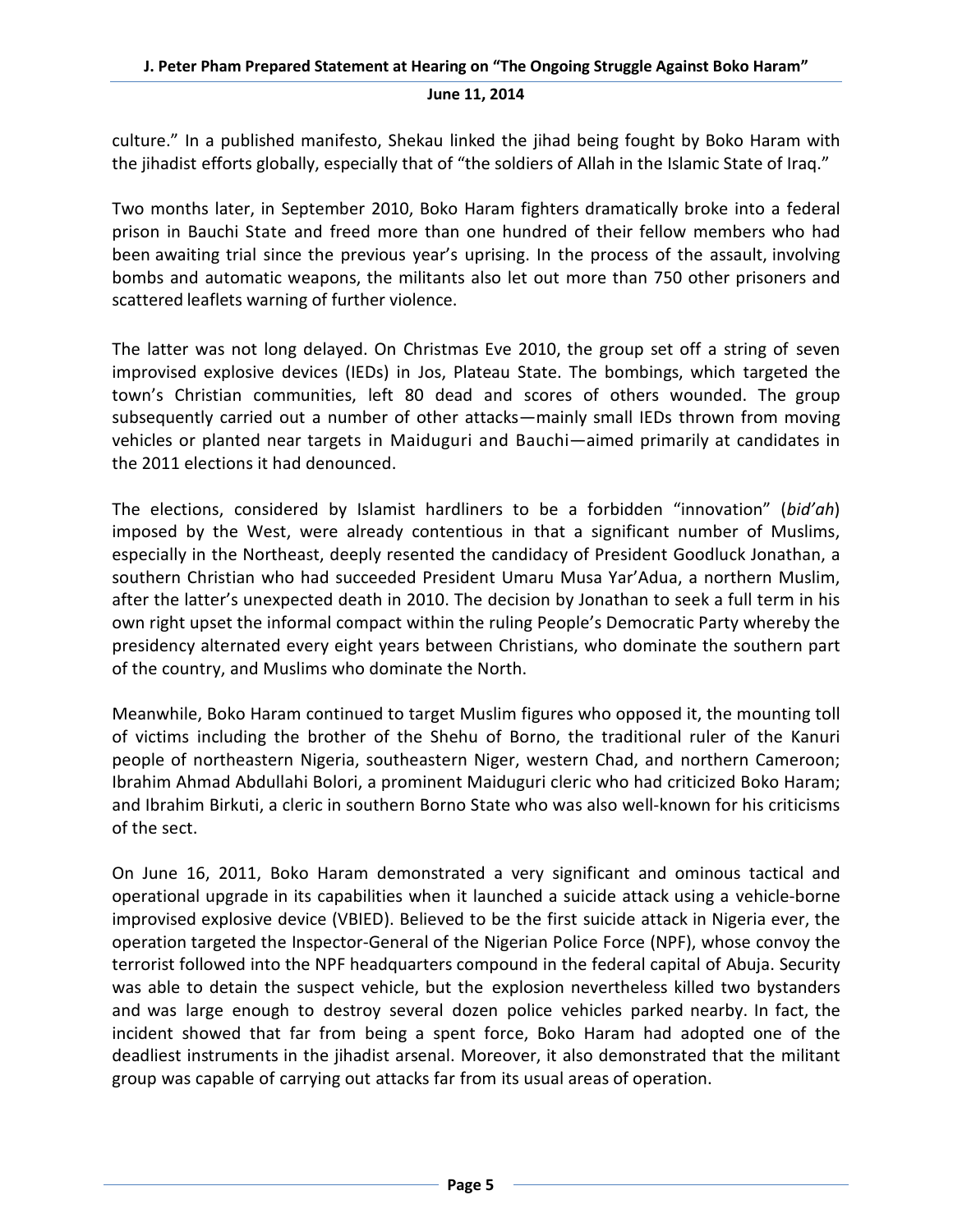Interestingly, just two days before the attack in Abuja, Boko Haram had issued a statement in which it boasted ominously for the first time of ties to jihadists in Somalia: "Very soon, we will wage jihad... our jihadists have arrived in Nigeria from Somalia where they received real training on warfare from our brethren who made that country ungovernable."<sup>[11](#page-5-0)</sup>

Two months later, on August 26—after having spent the interim carrying out more than a half dozen smaller attacks on government officials, establishments that serve alcohol, and churches—Boko Haram carried out another major attack, sending a suicide bomber with an explosives-laden car into the UN offices in Abuja. Twenty-five people were killed and at least 80 were wounded. This attack, the first by the group against an international target, as well as the video it subsequently released of the bomber offering praise to slain al-Qaeda leader Osama bin Laden and referring to the UN as a "forum of all global evil,"<sup>[12](#page-5-1)</sup> put it squarely in the ranks of terrorists who have specifically targeted UN agencies in Afghanistan, Iraq, and Algeria.

After the attack on the UN, there was little let up in the violence, which has included a number of complex operations, including the November 4, 2011, assault on Damaturu, capital of Yobe State, which involved suicide attacks on various police stations followed by the massacre in the Christian quarter of the city which left 150 people dead; the 2011 Christmas morning bombing outside the Catholic church in Madalla, near Abuja, which killed at least 32 people as they exited Mass, and the four other explosions that went off that day across Nigeria; and the coordinated January 20, 2012, attacks in Kano, Nigeria's second-largest metropolis and the Muslim North's economic, political, and cultural hub, which left more than 185 people dead. The attacks in Damaturu and Madalla are consistent with the ultimatum the group has issued demanding that Christians leave northern Nigeria.

The year 2012 proved to be another significant milestone in Boko Haram's evolution. While foreign links were a critical part of Boko Haram's ideological and operational shift from "version 1.0" to the far more lethal "version 2.0", $^{13}$  $^{13}$  $^{13}$  the takeover of northern Mali by various AQIMlinked Islamist militant groups at the end of March 2012 provided a whole new set of opportunities.

In fact, evidence has emerged that during the nearly ten months in which AQIM and its various allies—including Ansar Dine and the Movement for Unity and Jihad in West Africa (MUJAO)—

<span id="page-5-2"></span><span id="page-5-1"></span>

<span id="page-5-0"></span><sup>&</sup>lt;sup>11</sup> "Nigerian Islamists Vow 'Fiercer' Attacks," AFP, June 15, 2011.<br><sup>12</sup> "Nigeria UN Bomb: Video of "Boko Haram Bomber" Released," BBC, September 18, 2011.<br><sup>13</sup> In addition to the previously mentioned links between Boko born Mamman Nur, at one time the third highest-ranking figure in Boko Haram's leadership behind Mohammed Yusuf and Abubakar Shekau, who, after Boko Haram members dispersed in the aftermath of the government crackdown in 2009, is believed to have gone to Somalia, where he and a small group of followers are thought to have received training in camps in territory controlled at that time by al-Shabaab and, presumably, forged links with various transnational jihadist networks before returning to Nigeria in early 2011. A January 2012 report by the United Nations noted that Boko Haram members had also received training in Mali the previous summer and that seven others were arrested in Niger with names and contact details of AQIM militants. See Adam Nossiter, "In Nigeria: A Deadly Group's Rage Has Local Roots," *New York Times*, February 26, 2012.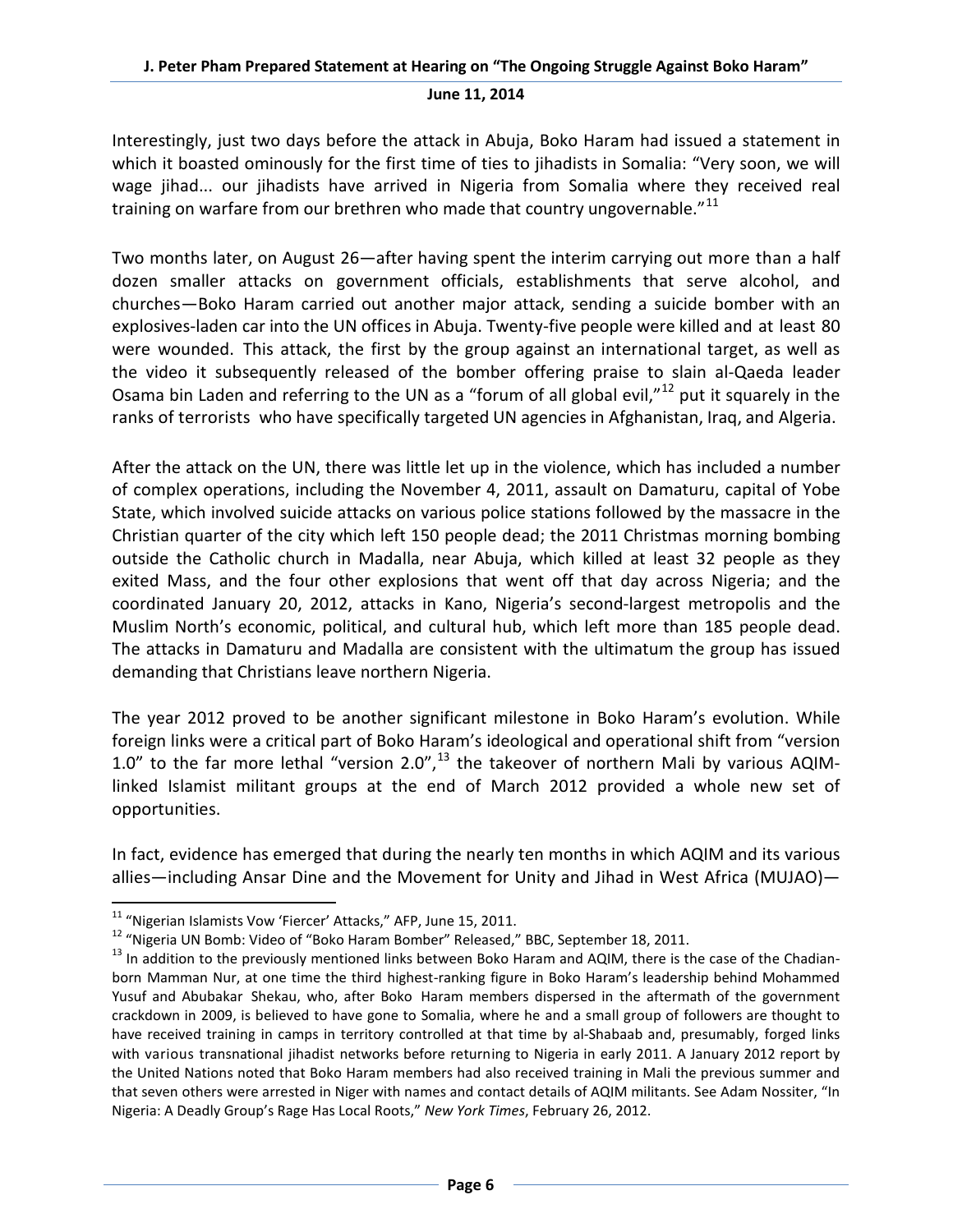held sway over northern Mali,<sup>[14](#page-6-0)</sup> Boko Haram was able to set up a number of bases in the territory where hundreds of its recruits received ideological instruction, weapons and other training that subsequently raised the tactical sophistication and operational tempo of Boko Haram's attacks in Nigeria, elevating the group to the level of a full-fledged insurgency. Following the French-led Operation Serval intervention in Mali, the Nigerian militants, possibly accompanied by a few foreign nationals they met during their sojourn there, returned to northern Nigeria not only with training and some combat experience in desert warfare, but also vehicles and heavy weapons, including shoulder-fired missiles. Within weeks, Boko Haram fighters were raiding military barracks for even more weapons, staging increasingly bold prison breaks, destroying numerous schools, hospitals, and other government buildings, engaging the Nigerian military in pitched open battles, and, in some cases, totally overrunning border towns. By the middle of 2013, the militants had effectively evicted Nigerian government troops and officials from at least ten local government areas along the borders of Niger, Chad, and Cameroon and set themselves up as the *de facto* authority in the region, replacing Nigerian flags with their own banner, taxing and otherwise ordering citizens about, and creating a large area within which they could operate with even greater impunity.<sup>[15](#page-6-1)</sup>

The influence of foreign elements, especially AQIM, has also been witnessed in the proliferation of kidnappings-for-ransom in Nigeria—the abductions being almost a signature of AQIM over the years. The catalogue of kidnapping victims now have now come to include not only the schoolgirls from Chibok, but, previously, a French family of seven,  $^{16}$  $^{16}$  $^{16}$  subsequently freed after the payment of a ransom reported to be \$3 million and the release from Cameroonian prisons of some sixteen Boko Haram members<sup>17</sup>; a French priest, two Italian priests, and a Canadian nun, all of whom have likewise been freed; and, more recently, ten Chinese citizens abducted from a worksite in northern Cameroon last month and still missing. $^{18}$  $^{18}$  $^{18}$ 

<span id="page-6-0"></span> $14$  The Islamist forces were driven out—at least of the cities, towns, and other populated areas—by a French-led

<span id="page-6-1"></span>military beginning in January 2013.<br><sup>15</sup> See Yusuf Alli, "Tension as Boko Haram Grounds 10 LGs in Borno," *The Nation*, April 20, 2013. The ten local government areas overrun at the time of this report--Marte, Magumeri, Mobbar, Gubio, Guzamala, Abadam, Kukawa, Kaga, Nganzai, and Monguno—have a combined area of nearly 33,500 square kilometers, slightly larger than that of the state of Maryland, and a population of some 1.5 million people. More than one year later, the militants still maintain sway over the territory.

<span id="page-6-2"></span><sup>&</sup>lt;sup>16</sup> It is worth noting that, in a video released one month after the abduction of the French family, Abubakar Shekau justified the kidnapping by saying, "We are holding them hostage because the leaders of Cameroon and Nigeria detained our women and children under inhumane conditions"; see Hamza Idris, "Why We Abducted French Nationals—Shekau," *Daily Trust*, March 19, 2013. That Nigerian federal authorities subsequently released women and children it had detained, purportedly members of militants' families, showed that the claim was not without basis; see Chuks Okocha, Yemi Akinsuyi, Michael Olugbode, and Aminu Mohammed, "Boko Haram Amnesty...Women, Children Detainees to be Released First, Says FG," This Day, May 23, 2013.<br><sup>17</sup> "Nigeria's Boko Haram 'got \$3m ransom' to free hostages," BBC, April 26, 2013.<br><sup>18</sup> Another favorite AQIM tactic—one which th

<span id="page-6-3"></span>

<span id="page-6-4"></span>in Nigeria—is to dress up in stolen or purchased military uniforms and slaughter civilians. Boko Haram militants apparently used the tactic in several attacks on in the Gwoza district of Borno State last week which resulted in a death toll as high as 400 to 500 people.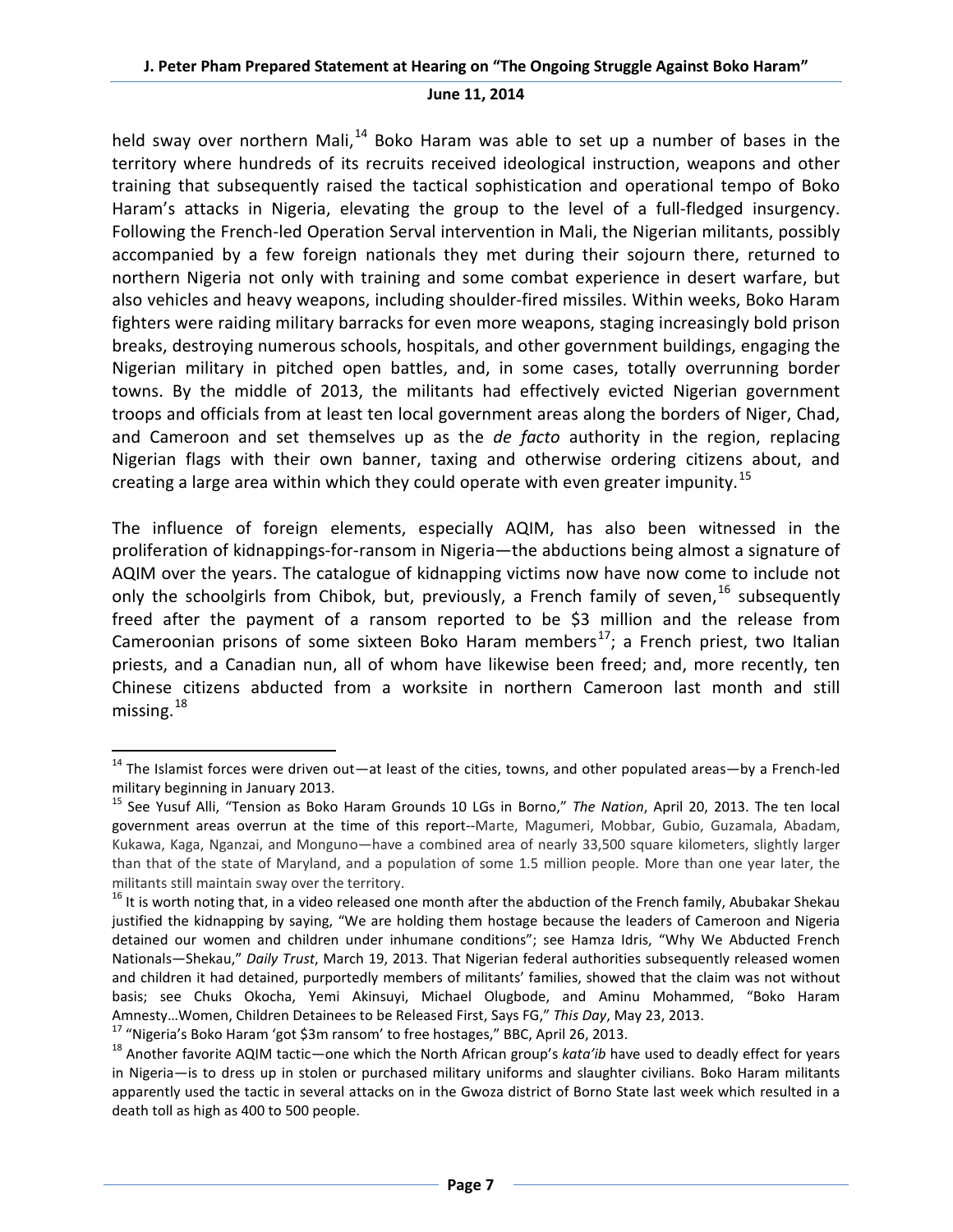Kidnapping for ransom—not only of higher-profile foreign nationals, but of hundreds, if not thousands, of Nigerians whose families have had to offer more modest payments, with most being reported to be in the order of \$10,000 to \$20,000, although more than \$250,000 has been paid for more prominent abductees<sup>19</sup>—represent only a part of the funding stream for Boko Haram that appears to be rather diversified. As previously noted, the group enjoyed a partnership with state and local politicians as recently as six or seven years ago and, thanks to well-placed members, appears to have benefited from public resources. There is reason to believe that even after the uprising and suppression of the group in 2009, some political actors funneled resources to it, albeit for a slightly different calculus than the earlier politicians with which Mohammed Yusuf partnered. Some cells have also been accused of carrying out bank robberies and other such, although the extent to which these crimes were committed by and for the benefit of Boko Haram as opposed to being criminal acts blamed on the group is the subject of some debate. The two key aspects to bear in mind are that Boko Haram has developed a very diversified and resilient model of supporting itself and that, as it increasingly takes on more and more of the character of an insurgency, it can essentially "live off the land" with very modest additional resources required—both factors rendering efforts to cut off its funding challenging. On the other hand, in a region where more than two-thirds of the population lives on less than one U.S. dollar a day, the funding, no matter how modest, can go very far. For example, it is widely known that Boko Haram leaders pay *al-majiri* youth<sup>[20](#page-7-1)</sup> literally pennies a day to track and report on troop movements as well as to transport weapons and other supplies for the militants.

Thus emerged the Boko Haram that Nigeria, its neighbors, and the international community confront today, what might be termed "version 3.0." In short:

- (1) Boko Haram has grown increasingly virulent since 2009, reflecting significant transformations in capacity, tactics, and ideology.
- (2) The group has expanded its links with al-Qaeda affiliates—although, *pace* some alarmists, Boko Haram is not so much an al-Qaeda affiliate as a "friend of a friend" and possibly other violent non-state actors.

<span id="page-7-0"></span><sup>&</sup>lt;sup>19</sup> In May 2013, approximately \$320,000 was reportedly paid by the Borno State government to secure the release of onetime Nigerian oil minister Shettima Ali Monguno, an octogenarian who was kidnapped following prayers at his local mosque; see Ndahi Marama, "Kidnapped Monguno Regains Freedom after Payment of Ransom," *Vanguard*, May 7, 2013. Monguno's abduction was exceptional insofar as it broke with the generalized pattern whereby "virtually all the kidnapping victims were mid-level officials, or their relatives, who were not wealthy enough to have security details, but could afford modest ransoms"; see Jacob Zenn,"Boko Haram's Evolving Tactics and Alliances in Nigeria," *CTC Sentinel* 6, no. 6 (June 2013): 11.<br><sup>20</sup> Derived from the Arabic for "migrants," the term refers millions of boys in northern Nigeria who beg alms for

<span id="page-7-1"></span>their Islamic teachers in return for shelter and Quranic lessons.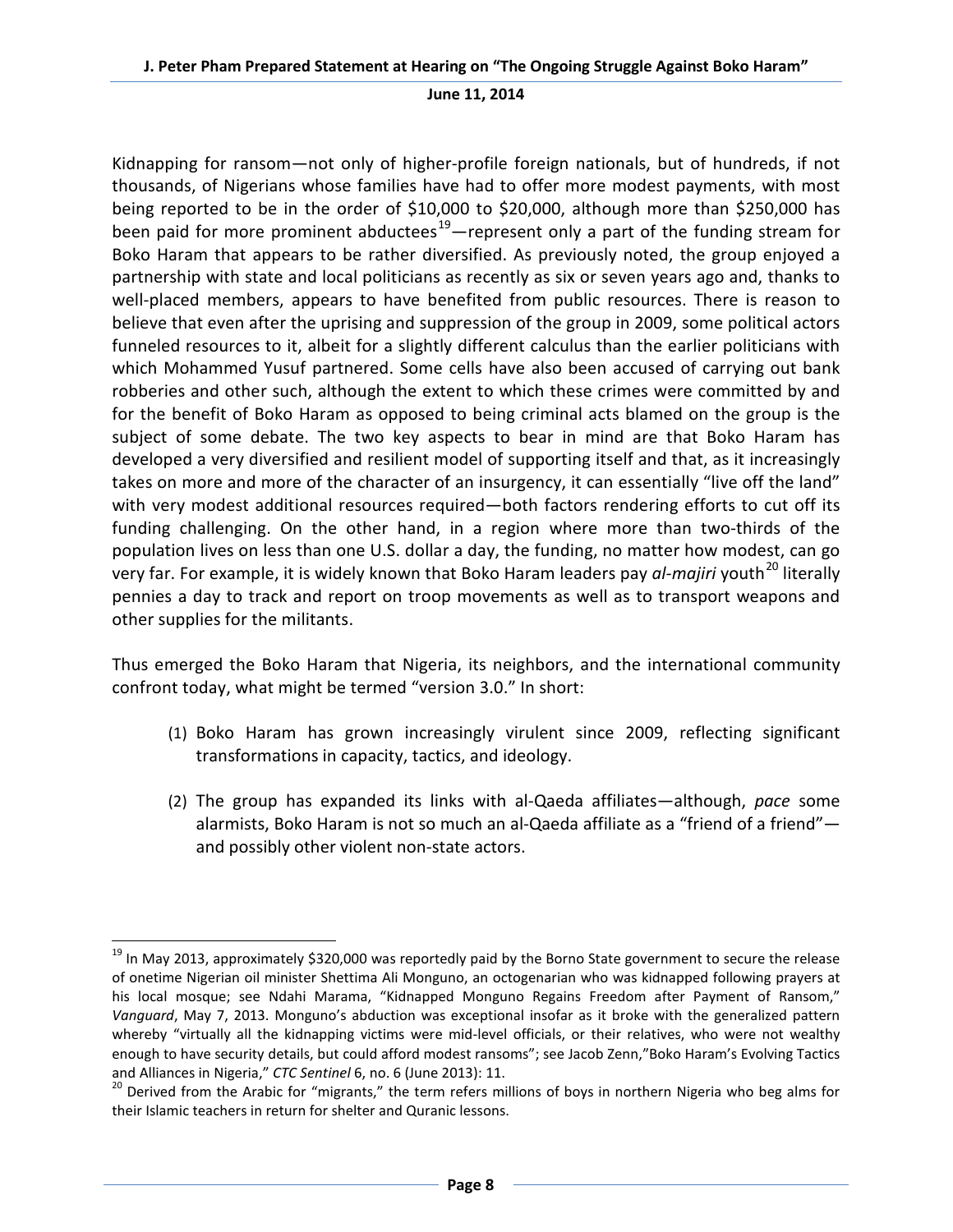- (3) The impact of Boko Haram's violence has burgeoned in recent years to the extent that it is now estimated that it has displaced more than 300,000 people and affected millions of others.
- (4) In contrast to earlier periods, the group now appears not only capable, but willing to exercise control over not insignificant swathes of territory, metastasizing in the process into some closer to a classic guerrilla insurgency, in geopolitical effect if not in tactics or doctrine.
- (5) Support for Boko Haram—whether proactive, or tacit and based on a lack enthusiasm for the government<sup>21</sup>—among some of Nigeria's marginalized Muslim communities suggests that security measures alone will be insufficient to overcome what has become a regional challenge.

# **Confronting Boko Haram**

A comprehensive strategy is required to respond to the burgeoning threat posed by Boko Haram, some elements of which would include:

*Invest in better information and analysis.* Despite the importance of Nigeria and the significance of the challenge it faces, what is actually known and reported is still amazingly limited. Some of the analysis in recent years could, at best, be described as wishful thinking (such as the frequently reported, but never confirmed, divisions within Boko Haram between those followers of the slain Mohammed Yusuf who want to focus on the transformation of Nigeria into their version of a *shari'a*-compliant state and those who believe that the state must first be brought down) or exaggerated (such as the fissure between Boko Haram and the *Jama'atu Ansaril Muslimina fi Biladis Sudan* splinter group, better known as "Ansaru"). And these differences in judgment reflect the opinion of only a handful of agencies and analysts, since very few bothered, until very recently, to even examine the group.

I would be remiss if I did not take this opportunity to again raise the issue of the lack of any American diplomatic presence in Nigeria north of Abuja, despite the fact that idea of a consular post in Kano has been kicked around for years. As former U.S. Ambassador to Nigeria John Campbell and I argued earlier this year, beefed up diplomatic capabilities would enable the United States to make friends and build networks precisely in case more robust future engagement in the region becomes necessary. $^{22}$  $^{22}$  $^{22}$ 

<span id="page-8-0"></span><sup>&</sup>lt;sup>21</sup> In fact, research by some human rights organizations seems to indicate that the heavy-handed tactics of Nigerian security forces—including extrajudicial killings of suspected militants or even ordinary citizens in communities attacked by Boko Haram, arbitrary and mass arrests followed by mistreatment of detainees held for long stretches without trial, and other abuses—have actually fueled Boko Haram's campaign of violence. See, for example, the October 11, 2012, report by Human Rights Watch, *Spiraling Violence: Boko Haram Attacks and Security Force* 

<span id="page-8-1"></span>*Violence in Nigeria.*<br><sup>22</sup> J. Peter Pham and John Campbell, *Does Washington Have a Stake in the Sahel?*, Council on Foreign Relations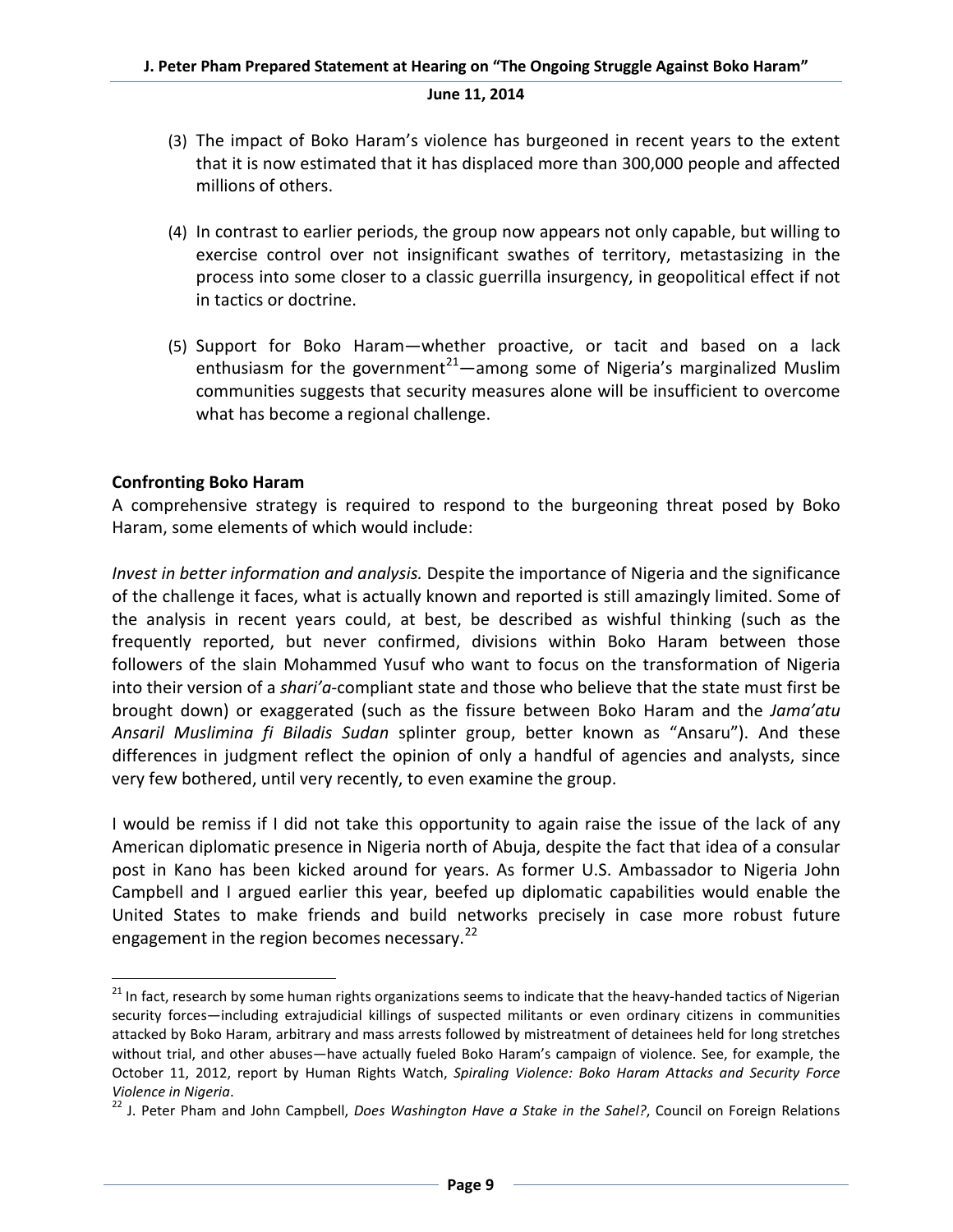Moreover, the Nigerian federal and state governments need to do more to build relationships with one another and with the local communities in and around which Boko Haram operates if they are to acquire the type of actionable intelligence needed to prevent future attacks—and the first step in forging those relationships is, as in any counterinsurgency, providing basic security to the civilian population. It should be noted, as the evidence from the Chibok kidnapping seems to sadly indicate, that the problem is not only lack of intelligence, although this is admittedly a significant challenge. There must also be a willingness to act on the information received. In Chibok, there seems to have been forewarning of the attack, if not necessarily all the information on the specific objectives of the assault, but state and local officials, for whatever reasons, failed to take appropriate measures to protect the town in general and the school in particular.

*Encourage the Nigerian government to deal forthrightly with the threat.* Over the years the somewhat lackadaisical attitude that senior Nigerian officials have taken toward Boko Haram has been perplexing given that the group has made no secret of its goal, however unrealistic, of bringing down the Nigerian state itself. Yet the late President Umaru Musa Yar'Adua left for a state visit to Brazil right in the middle of the 2009 uprising and, only upon his return, set up a commission of inquiry. There are troubling indications—including Nigerian President Goodluck Jonathan's failure nearly two months after the kidnapping of the girls to yet visit the scene of the crime and this past week's half-hour-long interview with Stephen Sackur on BBC's "Hard Talk" by tin-eared presidential senior advisor Oyin Okupe—that lack of engagement is still a problem.

It should also be noted that not only has the Nigerian military been largely ineffectual in its efforts to contain—much less, crush—the burgeoning insurgency, the very military unit now spearheading the fight against Boko Haram after the much-criticized Joint Task Force was disbanded last year, the Nigerian army's  $7<sup>th</sup>$  Division, is so dysfunctional that just last month its soldiers opened fire on their commanding general.<sup>[23](#page-9-0)</sup> Consequently the officer in question was removed and the division got its fourth commander since the beginning of the year—a turnover rate that hardly conducive to strategic and operational continuity.

Worse still have been instances of actual complicity with the militants. President Jonathan has even acknowledged that the militants have sympathizers or enablers throughout the government, "some of them are in the executive arm of government, some of them are in the parliamentary/legislative arm of government, while some of them are even in the judiciary."<sup>[24](#page-9-1)</sup>

 $\overline{\phantom{a}}$ 

Expert Brief, January 14, 2014.

<span id="page-9-0"></span> $^{23}$  In just one incident involving the 7<sup>th</sup> Division, an attempt in March 2014 by Boko Haram to free prisoners being kept by the military unit at the Giwa Barracks in Maiduguri, resulted in more than five hundred people, including attackers, detainees (Boko Haram and otherwise), and innocent bystanders being killed by soldiers. See Amnesty International, *Nigeria: More than 1,500 Killed in Armed Conflict in North-Eastern Nigeria in Early 2014*, March 31, 2014/

<span id="page-9-1"></span><sup>&</sup>lt;sup>24</sup> "Nigeria's Goodluck Jonathan: Officials Back Boko Haram," BBC, January 8, 2012.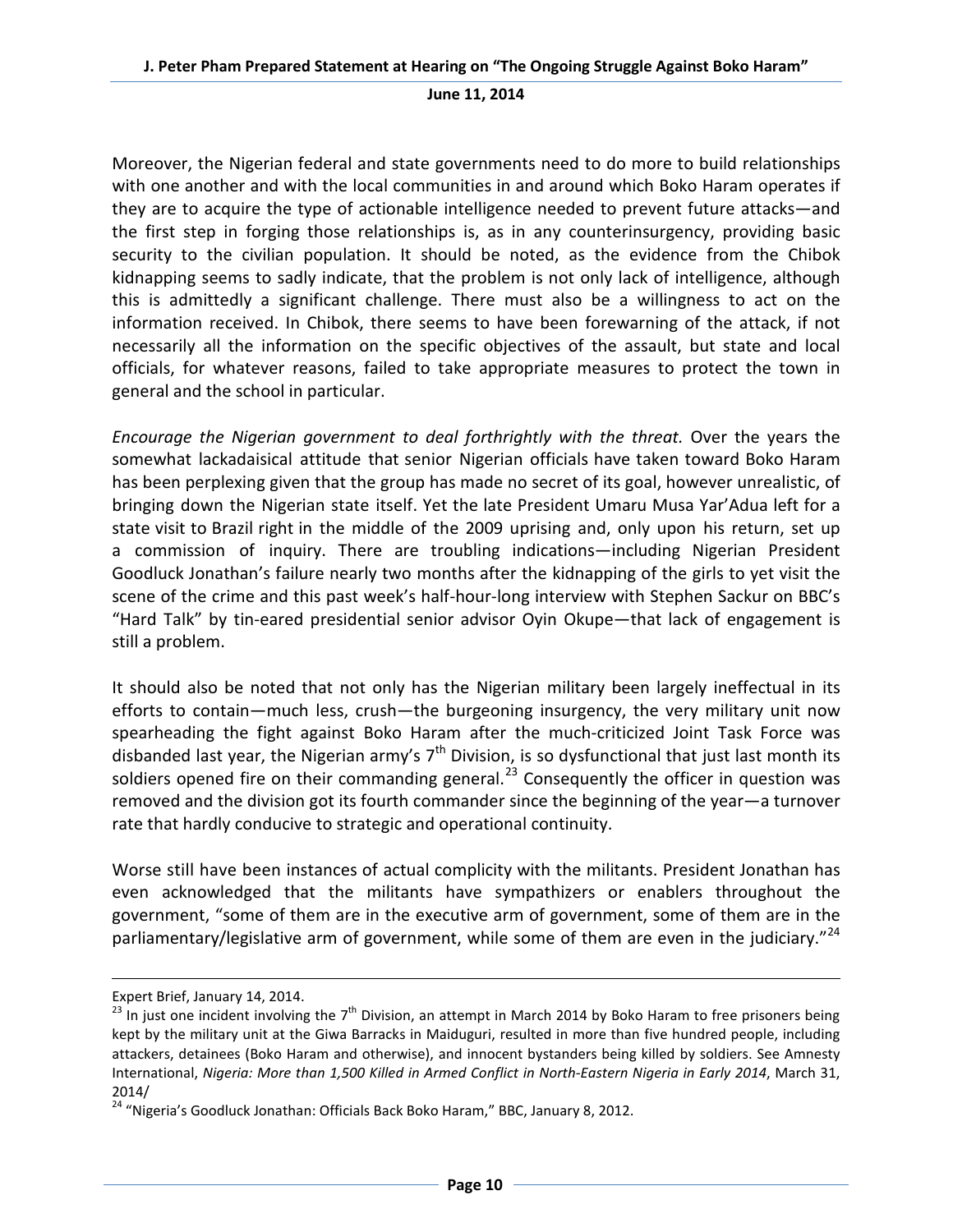The motivations behind this complicity are, undoubtedly, complex and run the gamut from political opportunism and/or cynicism to corruption to social, ethnic, and perhaps even familial ties to the militants to, perhaps most concerning of all, ideological sympathy with Boko Haram's extremist agenda.

While one is encouraged by reports in recent days that some fifteen senior Nigerian military officers, including ten generals, were under arrest for allegedly helping Boko Haram by giving information on troop movements, allowing soldiers under their command to fight with the militants, and even supplying arms to the extremists, that such officers may exist at all is unsettling.<sup>[25](#page-10-0)</sup>

In any event, if the escalating scale of the attacks failed to shake the Nigerian government out of its seeming complacency, the global social-media phenomenon of the #BringBackOurGirls campaign may have done the trick, not only raising awareness of the plight of the schoolgirls, but in focusing much-needed attention on the burgeoning threat posed by the Islamist group and shaming authorities in Nigeria into asking for the help they have long needed. Of course, it remains to be seen whether this attitude reverts to the previous "default position" once the news cycle shifts anew.

*Address Legitimate Grievances.* At the same time, confronting Boko Haram will require that the government carefully measure its response. Ham-fisted security operations like the "Operation Flush" security sweeps in the northern part of the country have succeeded in little except to further inflame public opinion against the government. The government must also better address the many legitimate grievances which have rendered meaningful segments of the population in the North amenable to the militant group's message about overturning the status quo in Nigeria. Frustrations with living conditions are particularly keenly felt in northern Nigeria, where the proportion of the population living below the poverty level is between two and three times the rate in the South. Dramatic action is needed to end corruption, build a more inclusive government, alleviate poverty and lack of access to healthcare, expand access to education, and create a transportation, utilities, and communications infrastructure capable of sustaining economic growth for Nigeria's nearly 180 million people.

*Promote specialized training for Nigerian security forces.* Undoubtedly the Nigerian security forces, both military and police, could use some assistance in the fight against Boko Haram. However, the need is less a matter of personnel and equipment than training, especially in intelligence and investigations. With a defense budget of approximately \$6 billion, Nigeria does not want for material resources, although corruption and lack of maintenance both take their toll: one of the reasons the United States recently had to deploy an unmanned aerial vehicle (UAV) to Chad to overfly northern Nigeria looking for the schoolgirls is because none of the Aerostar tactical drones the West African country purchased for millions of dollars from Israel

<span id="page-10-0"></span> <sup>25</sup> Robert Marquand, "Nigeria Has Arrested 10 Generals for Aiding Boko Haram," *Christian Science Monitor*, June 4, 2014.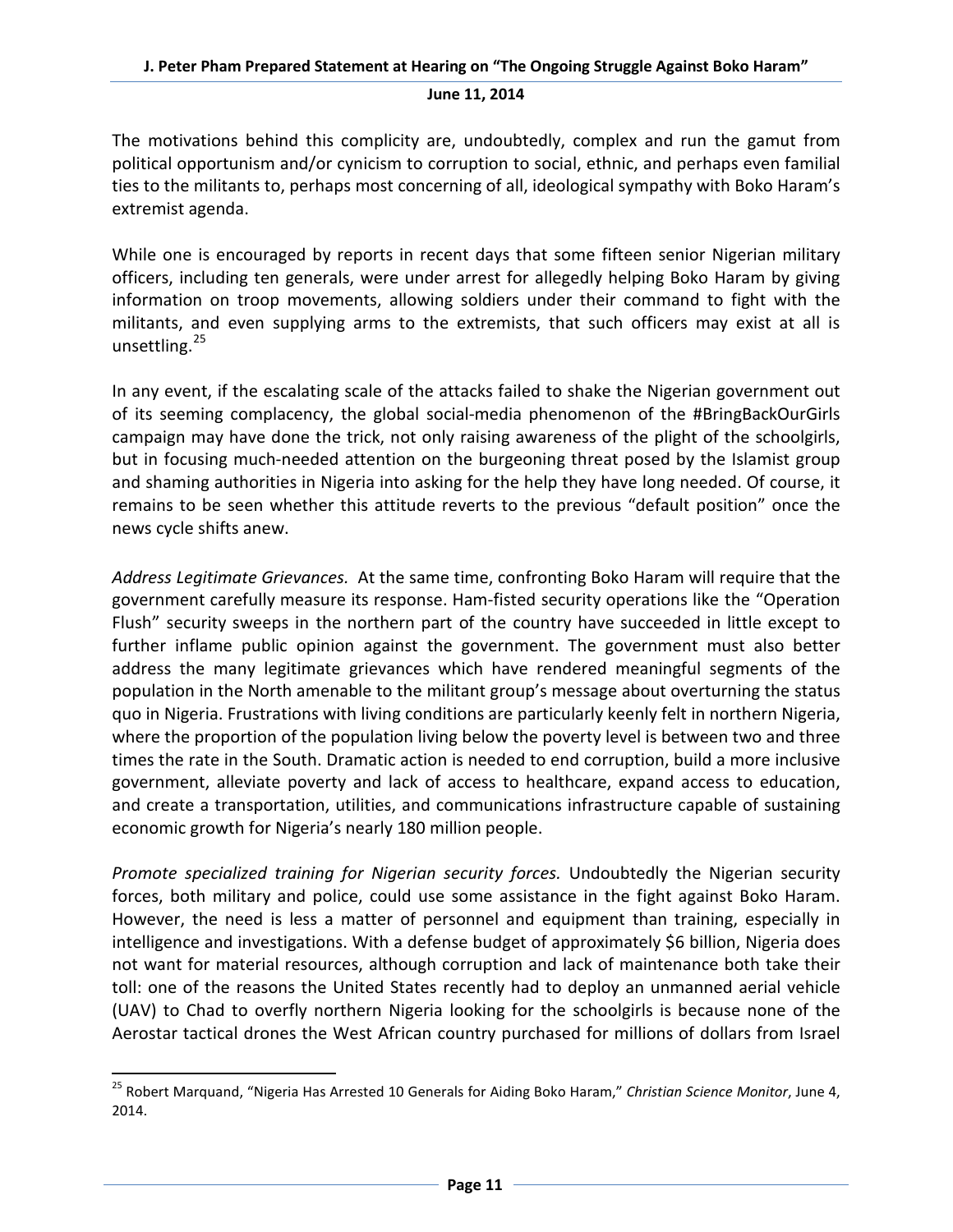several years ago are currently operational for want of basic upkeep.<sup>[26](#page-11-0)</sup>

Due caution should be exercised to maintain the lightest possible international footprint lest this support itself become an issue that militants can exploit—to say nothing of other risks, legal and strategic, in foreign partners being themselves tainted by, if not altogether rendered complicit in, the rather poor human rights record of the large segments of the Nigerian military. The State Department's human rights report for Nigeria last year, to cite just one document, while acknowledging that "the most serious human rights abuses during the year were those committed by Boko Haram, also makes note of a number of "arbitrary or unlawful killings" by Nigerian security forces and is quite critical of what it describes as "summary executions, assaults, torture, and other abuses" which have characterized their operations against Boko Haram. It should be noted that, despite persistent and well-documented reports of human rights violations over the last few years, the Nigerian authorities have yet to muster the political will to seriously investigate the allegations, much less bring perpetrators to justice.

That being said, tailored efforts that meet current vetting requirements can help Nigerian forces strengthen their civil-military affairs capabilities to facilitate interactions between military forces and civilians, especially in the North. We know how to carefully vet potential military personnel for training even under the most difficult of circumstances, as my Atlantic Council Africa Center colleague Sean McFate both demonstrated in the security-sector reform of Liberia a decade ago in the wake of a civil war that took the lives of nearly a tenth of the population and recounted in his study last year for the U.S. Army War College.<sup>[27](#page-11-1)</sup> The question is whether we have the strategic vision, patience, and commitment to do so. One presumes that the new 650-man Ranger Battalion that U.S. Army Africa (USARAF) has begun training meets the requisite standards and hopes that its record over time will reflect the benefits not only of the tactical and operation training, but the ethos which America's men and women in uniform bring to their calling.

*Strengthen regional cooperation and the capacity of neighboring countries.* Boko Haram has used Nigeria's porous borders and the limited capacities of neighboring countries to its advantage. Regional efforts, such as the United States' sponsored Trans-Sahara Counter-Terrorism Partnership (TSCTP) that supports small mobile training teams, civil-military engagements, and development programming should be specifically adapted to the challenges posed by shifting Boko Haram operations. Greater cooperation and intelligence sharing between states in the region need to be encouraged and facilitated by international partners. In this regard, the regional summit in Paris last month is a step in the right direction.

It should also be borne in mind that threat of Boko Haram is both heightened by and, in turn, magnifies the significance of other jihadist activities in the Sahel, including the situation in northern Mali, which has worsened in recent weeks, and the resurgence of Mokhtar

<span id="page-11-1"></span><span id="page-11-0"></span><sup>&</sup>lt;sup>26</sup> "Nigeria's Neglected Israeli Drones Can't Help Find Missing Girls," *Ha'aretz*, May 20, 2014.<br><sup>27</sup> Sean McFate, *Building Better Armies: An Insider's Account of Liberia* (Carlisle Barracks, PA: U.S. Army War College, Strategic Studies Institute, 2013).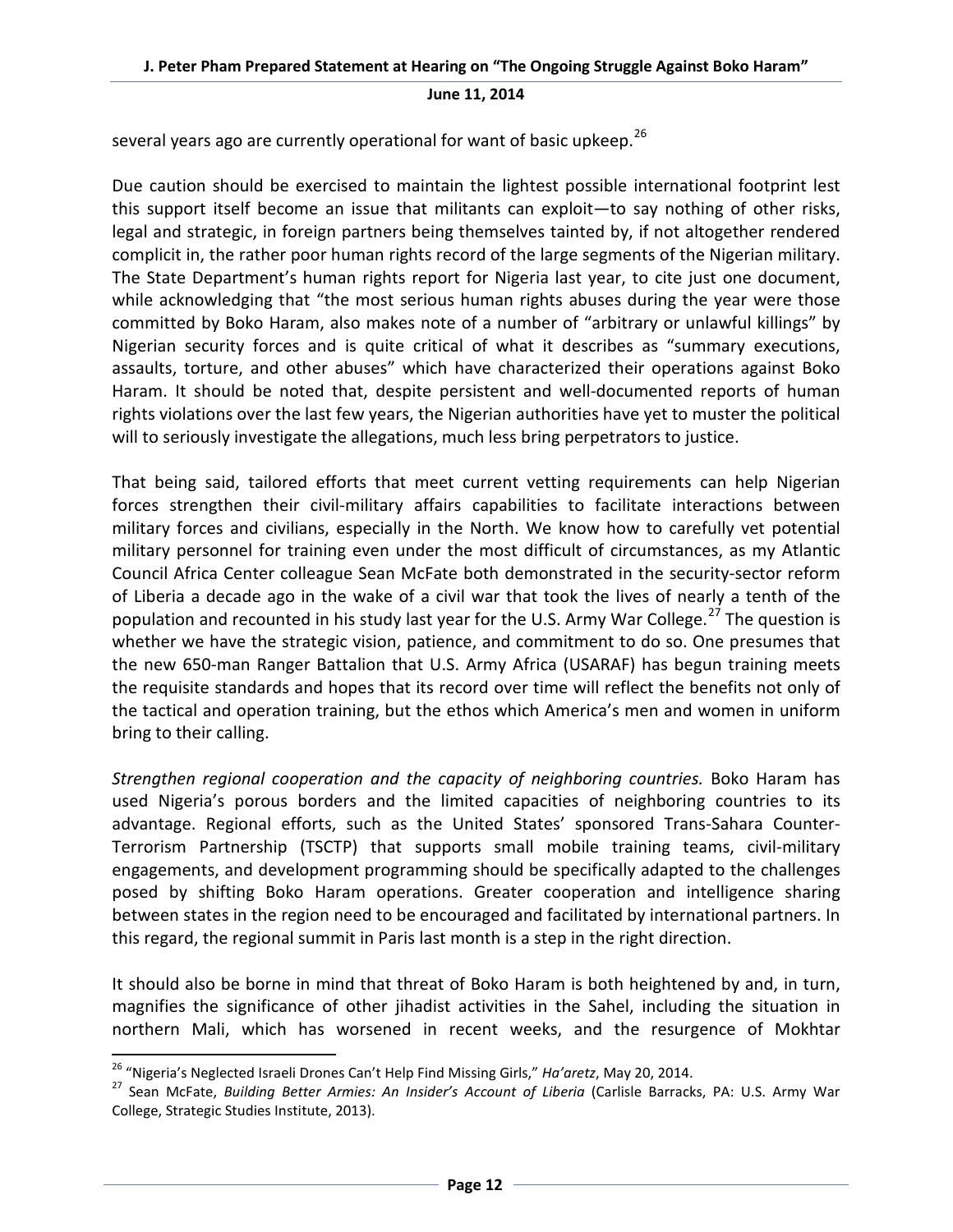Belmokhtar's AQIM splinter group and its merger with MUJAO as *al-Murabitun* ("the sentinels") and the new group's activities in some of Nigeria's West African neighbors, many of whom have exceptionally limited military and law enforcement capability to secure their borders or respond to extremist threats, even if their leaders do not necessary labor under the dysfunctional politics bedeviling their Nigerian counterparts. In point of fact, some neighbors—I would single out Niger<sup>[28](#page-12-0)</sup>—have demonstrated not only strong political will to battle militants, but also to forthrightly confront internal conditions which would otherwise be exploited by them. The United States has worked with several of these partners through programs such as the TSCTP and should continue to do so, expanding it as need arises and circumstances permit (as was the case with Cameroon's joining earlier this year).

# **Conclusion**

Chairman Smith, Ranking Member Bass, Distinguished Members of the Subcommittee:

With all this in mind, permit me to conclude by citing the prudent norm embraced by President Obama in the 2012 *U.S. Strategy toward Sub-Saharan Africa*: "Addressing the opportunities and challenges in Africa requires a comprehensive U.S. policy that is proactive, forward-looking, and that balances our long-term interests with near-term imperatives."

In the current situation, the desire to bring as fast as possible the trauma of the kidnapped girls to a happy end and, if possible, their abductors to justice, is understandable. However, we should be forthright in acknowledging that current strategic and budgetary constraints limit U.S. resources available for commitments abroad in general and Africa in particular, and policymakers consequently need to carefully husband resources, prioritize engagements, and rely on complicated (and often messy) compromises in order to resolve conflicts and secure outcomes America can live with. While up to now there is no conflict between the "action" demanded by social-media campaigners and other activists and the broader regional interests of the United States, the virtues of prudent statecraft are inherently in tension with the blackand-white, awareness-raising ethos of impassioned advocacy. The measured response of the administration, especially the steps taken by components of the Department of Defense acting under the National Command Authority, has so far been appropriate to the strategic and operational realities on the ground. But what next?

While nothing justifies the outrageous kidnapping of the Nigerian schoolgirls and every realistic effort should be expended to secure their freedom, there is no denying that a complex web of legitimate political, economic, and social grievances have rendered significant segments of the population in northern Nigeria amenable to Boko Haram's radical message, if not the militants'

<span id="page-12-0"></span> <sup>28</sup> See J. Peter Pham, "Niger Needs More than Drones," *New Atlanticist*, February 25, 2013. Over the years, Niger has arrest a number of Boko Haram militants who crossed over its border, leading to a June 2013 prison break by the group to free its members. As recently as early May, a Nigerien military unit was ambushed Boko Haram militants near the southeastern city of Diffa, not far from where the U.S.-led "Flintlock 2014" regional military exercise was conducted less than two months early.